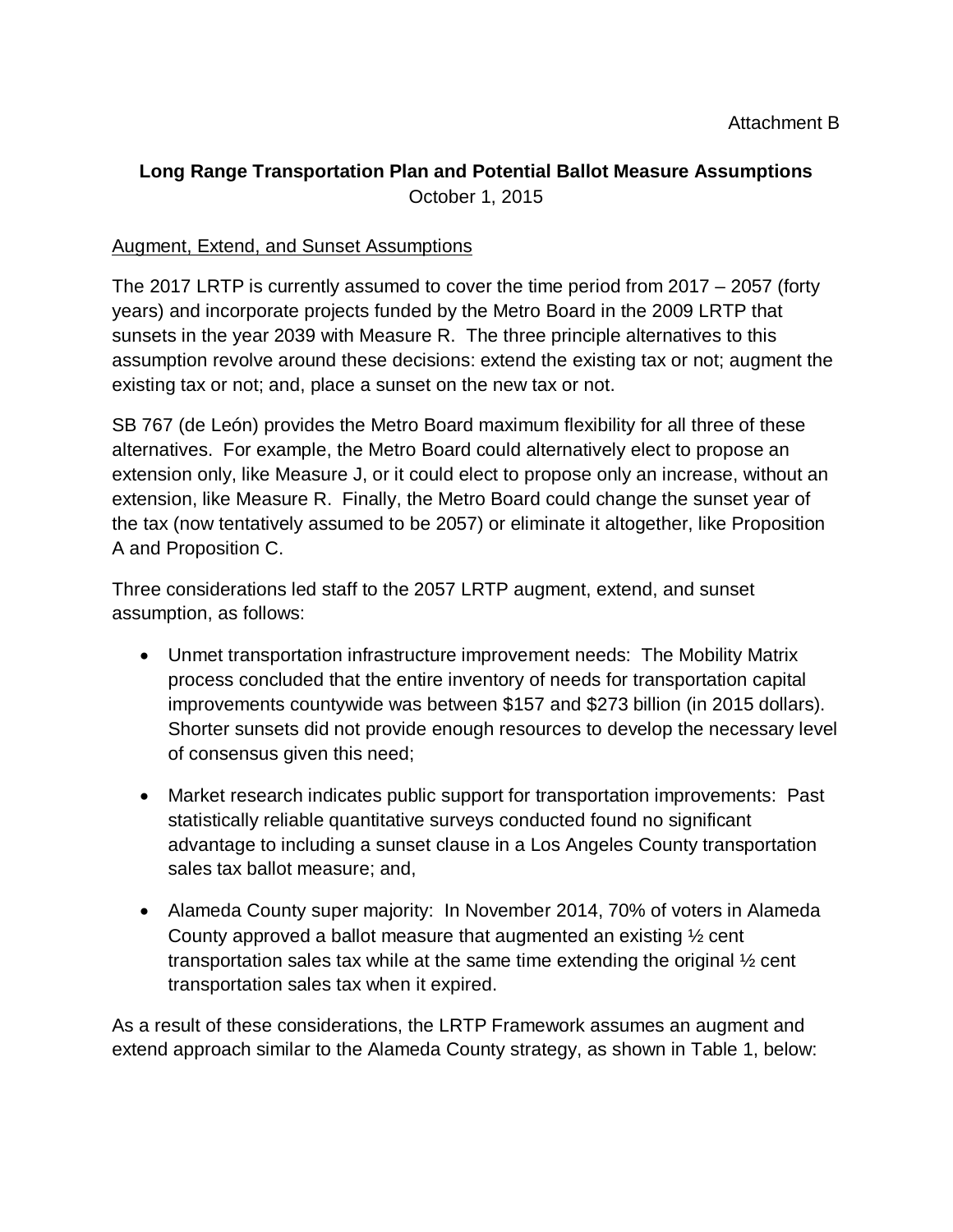## **Potential Ballot Measure Structure**



**Sales Tax Increase with Renewal of Existing** 

Augmenting Metro's existing transportation sales taxes for at least a 40 year period (through the year 2057) and also extending an existing sales tax (Measure R) expiring in 2039 will provide the best opportunity to secure the necessary resources to address the public's desire for transportation improvements. Prior to making a final decision next year, the results of further market research will be provided to the Metro Board.

#### Project Cost Inflation and Sales Tax Revenue Growth Assumptions

The SB 767 (de León) expenditure plan requirement to schedule projects and show approximate completion dates raises the need to assume the impact of inflation over time on project and program costs. The initial project costs were requested in 2015 dollars and our cost inflation assumption is 3% per year.

The sales tax revenue growth assumption is 3.8% per year through 2040 and 3% thereafter. The difference between inflation cost growth and revenue growth through 2040 is primarily economic growth from the UCLA Anderson School Forecast of taxable sales for Los Angeles County. Countywide Planning staff has found the UCLA Anderson School Forecast to be the best available for our long term planning needs.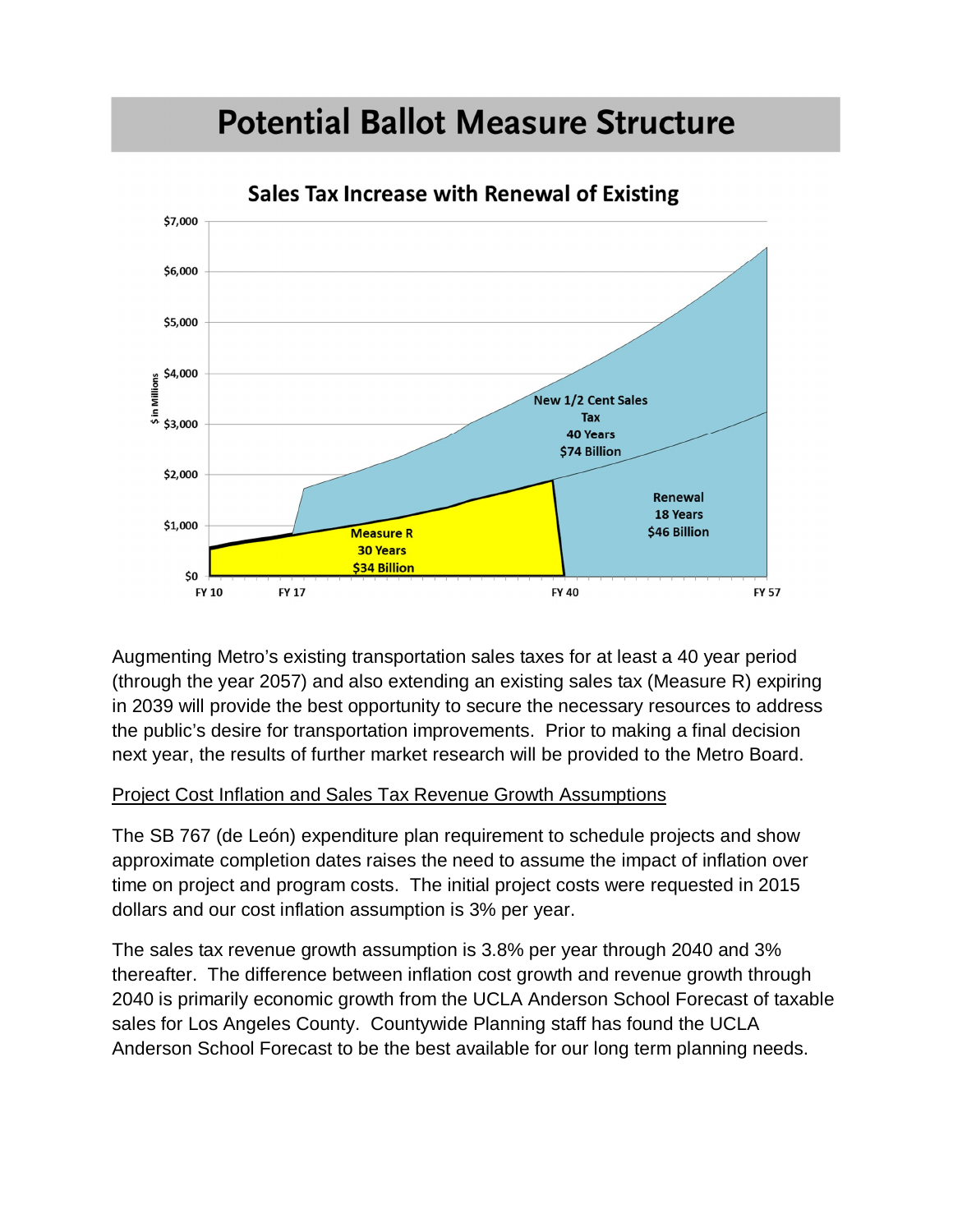#### Optimal Subregional Target Assumptions

The transparent process required by SB 767 (de León) and the bottoms-up process directed by the Metro Board required Countywide coordination of subregional revenue assumptions. To prioritize the enormous unmet transportation capital needs identified in the Mobility Matrix process, the subregions needed to know roughly what they could expect for capital improvements from the assumed augment and extend approach to the potential ballot measure.

Staff worked with the subregions to develop subregional revenue targets they could use for their priority setting process. To divide revenues into subregional targets, staff considered prior discussions with the subregions before developing a new approach. The purely current population and employment approach in Measure R led to later disagreements about extending that approach beyond 2039 in Measure J. Representatives from high population and/or employment growth areas felt the 2005 data used for Measure R was inequitable for taxes that would extend well beyond 2039, as proposed in Measure J.

To respond to these very valid concerns, staff interpolated Southern California Association of Governments 2008 population and 2035 employment information to establish 2017 and 2047 population and employment data points, as shown in Table 2:

| 40 Years                        |            | $12.11% =$ |            |         |                       |                                 |        |  |  |  |
|---------------------------------|------------|------------|------------|---------|-----------------------|---------------------------------|--------|--|--|--|
| Subregion                       | Population |            | Employment |         | Pop/Emp,<br>2017/2047 | <b>Optimal Sub-</b><br>Regional | Δ%     |  |  |  |
|                                 | 2017       | 2047       | 2017       | 2047    | <b>Blend</b>          | Share %                         |        |  |  |  |
| Arroyo Verdugo                  | 4.99%      | 4.79%      | 7.54%      | 7.82%   | 6.28%                 | 7.82%                           | 1.53%  |  |  |  |
| <b>Central Los Angeles</b>      | 18.98%     | 19.12%     | 18.05%     | 18.01%  | 18.54%                | 19.12%                          | 0.58%  |  |  |  |
| <b>Gateway Cities</b>           | 19.84%     | 19.27%     | 16.63%     | 16.15%  | 17.97%                | 19.84%                          | 1.87%  |  |  |  |
| Las Virgenes/Malibu             | 0.85%      | 0.81%      | 1.38%      | 1.42%   | 1.12%                 | 1.42%                           | 0.30%  |  |  |  |
| <b>North Los Angeles County</b> | 7.42%      | 9.40%      | 5.42%      | 6.84%   | 7.27%                 | 9.40%                           | 2.13%  |  |  |  |
| San Fernando Valley             | 14.66%     | 14.19%     | 14.21%     | 14.09%  | 14.29%                | 14.66%                          | 0.37%  |  |  |  |
| <b>San Gabriel Valley</b>       | 16.17%     | 16.14%     | 13.10%     | 12.76%  | 14.54%                | 16.17%                          | 1.63%  |  |  |  |
| South Bay                       | 10.62%     | 10.13%     | 10.60%     | 10.16%  | 10.38%                | 10.62%                          | 0.24%  |  |  |  |
| <b>Westside Cities</b>          | 6.46%      | 6.14%      | 13.06%     | 12.75%  | 9.60%                 | 13.06%                          | 3.46%  |  |  |  |
| <b>Grand Total</b>              | 100.00%    | 100.00%    | 100.00%    | 100.00% | 100.00%               | 112.11%                         | 12.11% |  |  |  |

# **Basis for Optimal Targets Vary by Subregion**

· Source Data: SCAG RTP12 Socio-economic Data (SED)

. 2017 and 2047 year data interpolated/extrapolated from SCAG 2008 and 2035 Projections. Back-up data available on request. . In this version, Arroyo Verdugo consists of Burbank, La Crescenta-Montrose, La Canada Flintridge, Glendale, Pasadena and South Pasadena.

That means both Pasadena and South Pasadena have been taken out of San Gabriel Valley to be included in Arroyo Verdugo subregion.

**REVISION #3**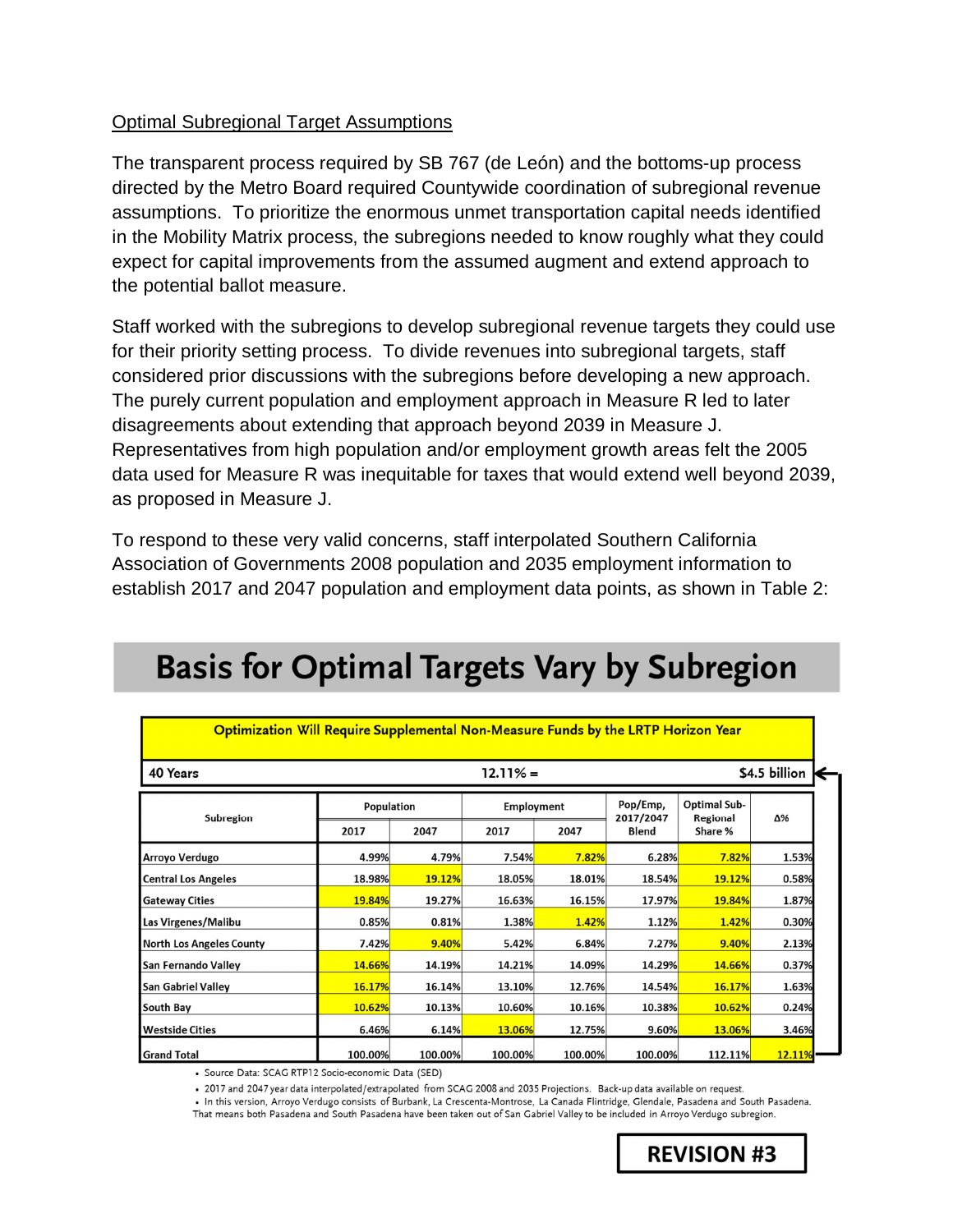As one can see from the data in Table 2, at least one subregion had a credible argument to use each of four differing basis for the targets. To avoid disagreements over the basis of the targets to be used, Metro staff offered a blended approach and an optimal approach. The blended approach added-up to 100%, but the optimal approach would not at 112%. This meant the optimal approach would require approximately \$4.5 billion in non-measure funds from existing taxes beyond the 2009 LRTP planning horizon of 2039, but within the new LRTP planning horizon of 2057. The subregion's all preferred the optimal target approach and Metro staff found it to be workable and concurred, making the optimal basis the consensus choice for the initial subregional priority setting exercise.

Before calculating the subregional revenue targets, assumptions were also needed about how much of the anticipated revenue from the augment and extend approach might be dedicated to multi-modal capital improvement purposes. Measure R had 55% dedicated to these purposes. It should be emphasized that for discussion purposes, staff assumed that roughly half of the new tax, about \$60 billion, could go for multimodal capital improvement purposes, though we cautioned that this was ultimately a decision expressly reserved for the Metro Board when more information about all needs were known.

Roughly half the tax, about \$60 billion, is on a year of expenditure basis while the project cost data identified in the Mobility Matrices is based on current year dollars instead. This required that the value of the \$60 billion, again roughly half the tax, be deescalated before being made available to each subregion as a target on a current dollar basis. This enabled the subregions to directly compare their target to the project cost data they already possessed.